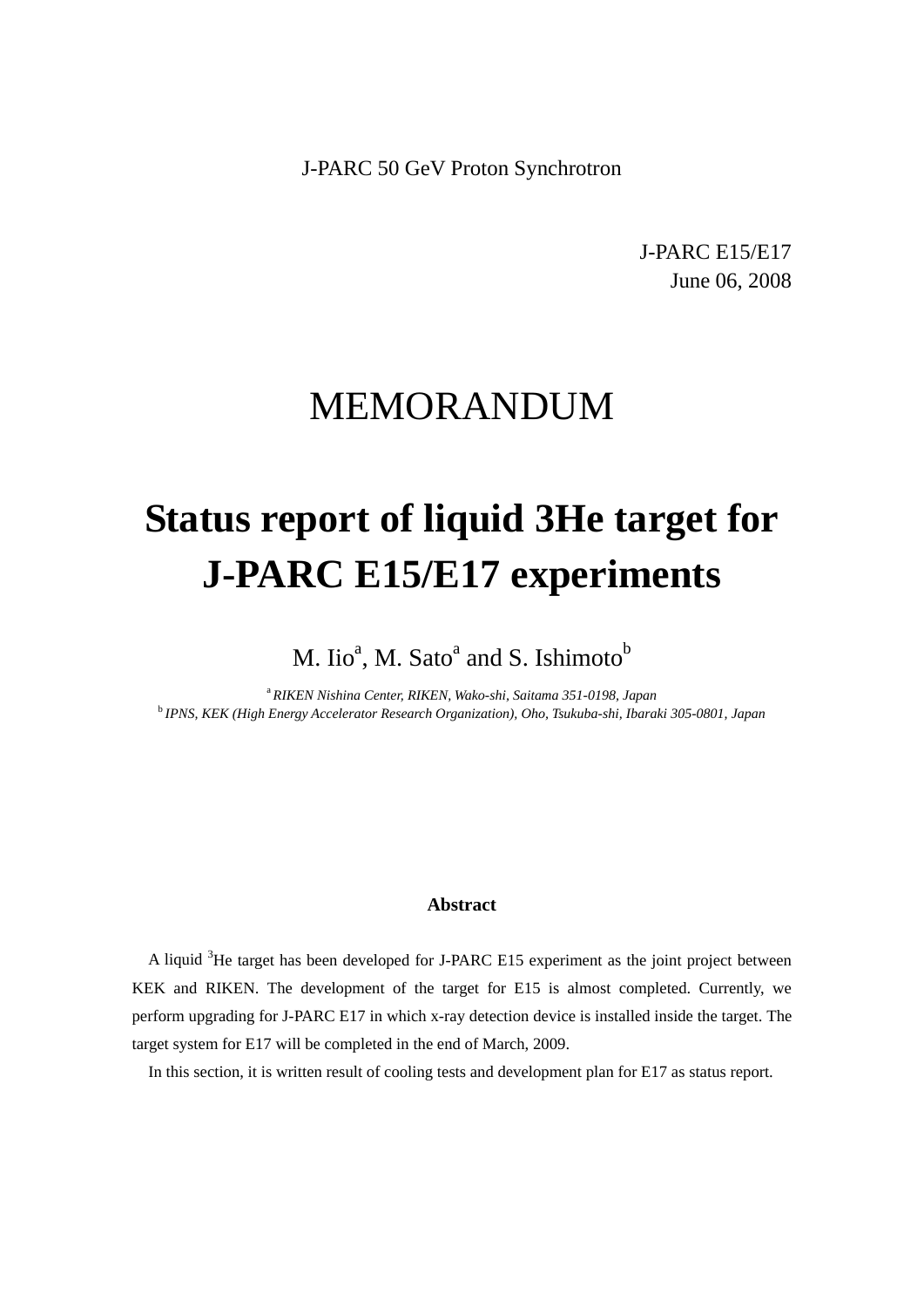# **1. Design of the liquid <sup>3</sup> He target**

A liquid <sup>3</sup>He target has been developed for J-PARC E15 experiment as the joint project between KEK and RIKEN. Figure 1 shows the design of the liquid  ${}^{3}$ He target. Basic design for the target system is based on the techniques developed for the superfluid <sup>4</sup>He target used by KEK-PS E471, E549 and E570. Liquid 4He is supplied from a 1000 little dewar placed outside to the separator  $({\sim}4 \text{ K})$  inside the target system by a transfer tube. From the separator, only liquid <sup>4</sup>He dropped into the evaporator which is placed under the Separator, then decompressed down to  $\sim$ 1 Torr, where the temperature inside is kept  $\sim$  1.3 K. The <sup>3</sup>He gas is



**Fig. 1. Design of the Target for E15** 

cooled down and liquefied in the heat exchanger which is placed under the evaporator and target cell is filled with liquid  ${}^{3}$ He, which is almost 1 m away from the  ${}^{3}$ He heat exchanger.

The development of the target for E15 is almost completed. Currently, we perform upgrading for E17 in which x-ray detection device is installed inside the target. The target system for E17 will be completed in end of March, 2009.



**Fig. 2. Setup of the gas system**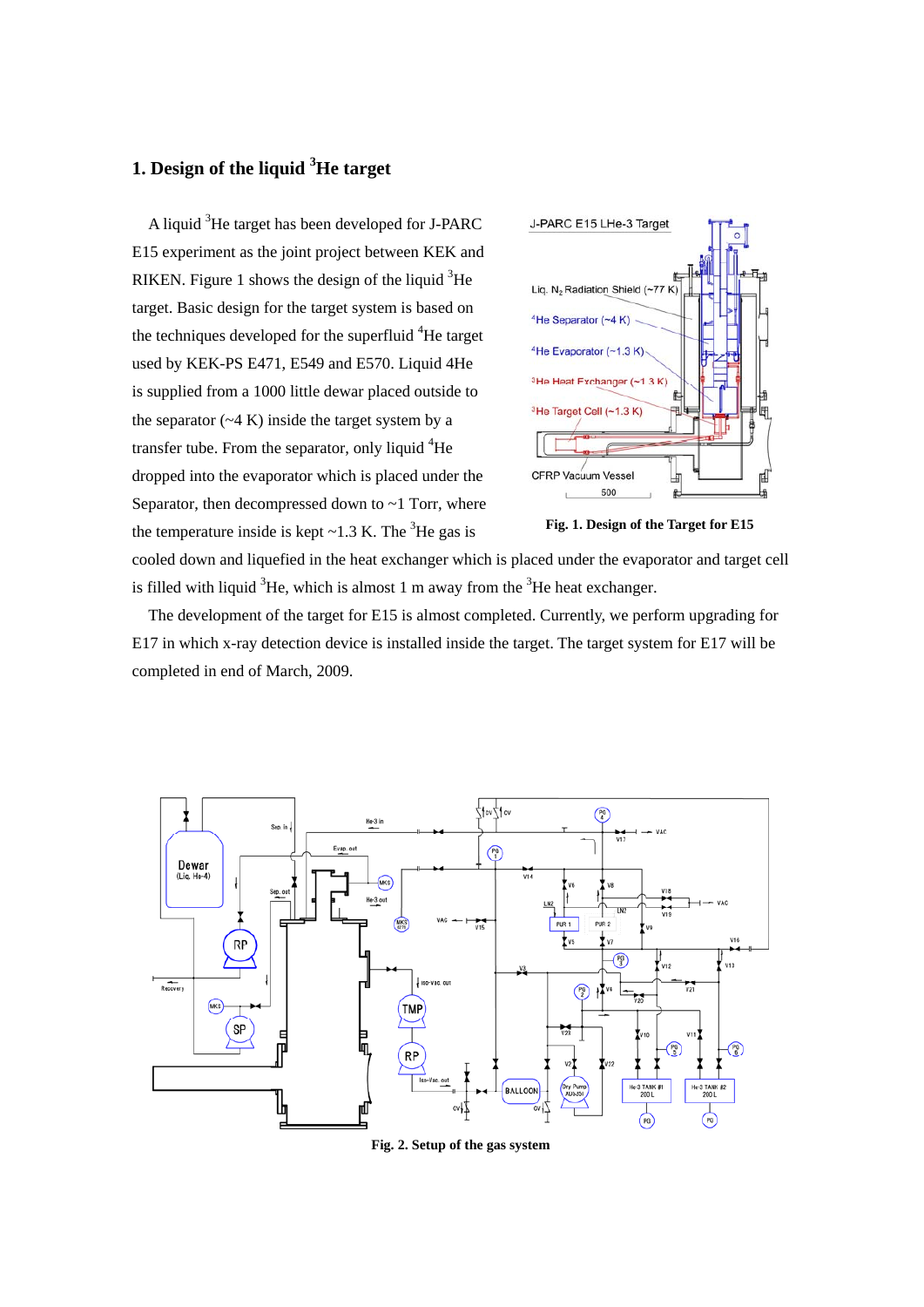### **2. Results of cooling test by E15 setting**

We performed cooling tests at K5 experimental area in KEK-PS north counter hall. The setup of cooling system was the almost same as production run setting for E15, and 250 liters  ${}^{3}$ He gas was used as the target material on the test. The setup of gas system and the photograph of the target system under the cooling are shown in figure 2, 3 each. The temperature change just



**Fig. 3. Photograph of the target system** 

after the liquid  ${}^{4}$ He decompression cooling in the evaporator start is shown in figure 4. Where blue, red and green lines are described to temperature in the evaporator, heat exchanger and target cell. The temperatures of three parts hardly had a difference, and the target cell was cooled down to  $\sim$ 1.3 K for stability. In addition, since the pressure in the evaporator and cell is also measured at the same time, we were able to study the correlation of the pressure and temperature. The result is shown in figure 5. Where blue and red dots are correspond to the evaporator and cell. Although there are small shift by the error of the measuring device, the both measurements are good agreement with vapor pressure curve. It is clear that liquid  ${}^{3}$ He exists in the target cell. In addition, the heat load to the 1K parts is 0.19 W, high-performance cooling system for E15<sup>3</sup>He target was completed.



**Fig. 4. Temperature change of 1K parts** 



**Fig. 5. correlation of the pressure and temperature** 

#### **3. Upgrading plans for E17**

In E17 experiment, the silicon drift x-ray detectors (SDD) are installed in the target system in consideration with kaonic atom x-rays transmission. Additionally, pre-Amplifiers for SDD are also attached in the target for the reduction of the noise and limitation of the place. Figure 6 shows a schematic view of the E17 experimental setup around the target cell. The SDDs are cooled down to ~80 K by direct heat contact with radiation shield which is cooled by liquid  $N_2$ . It was confirmed that the